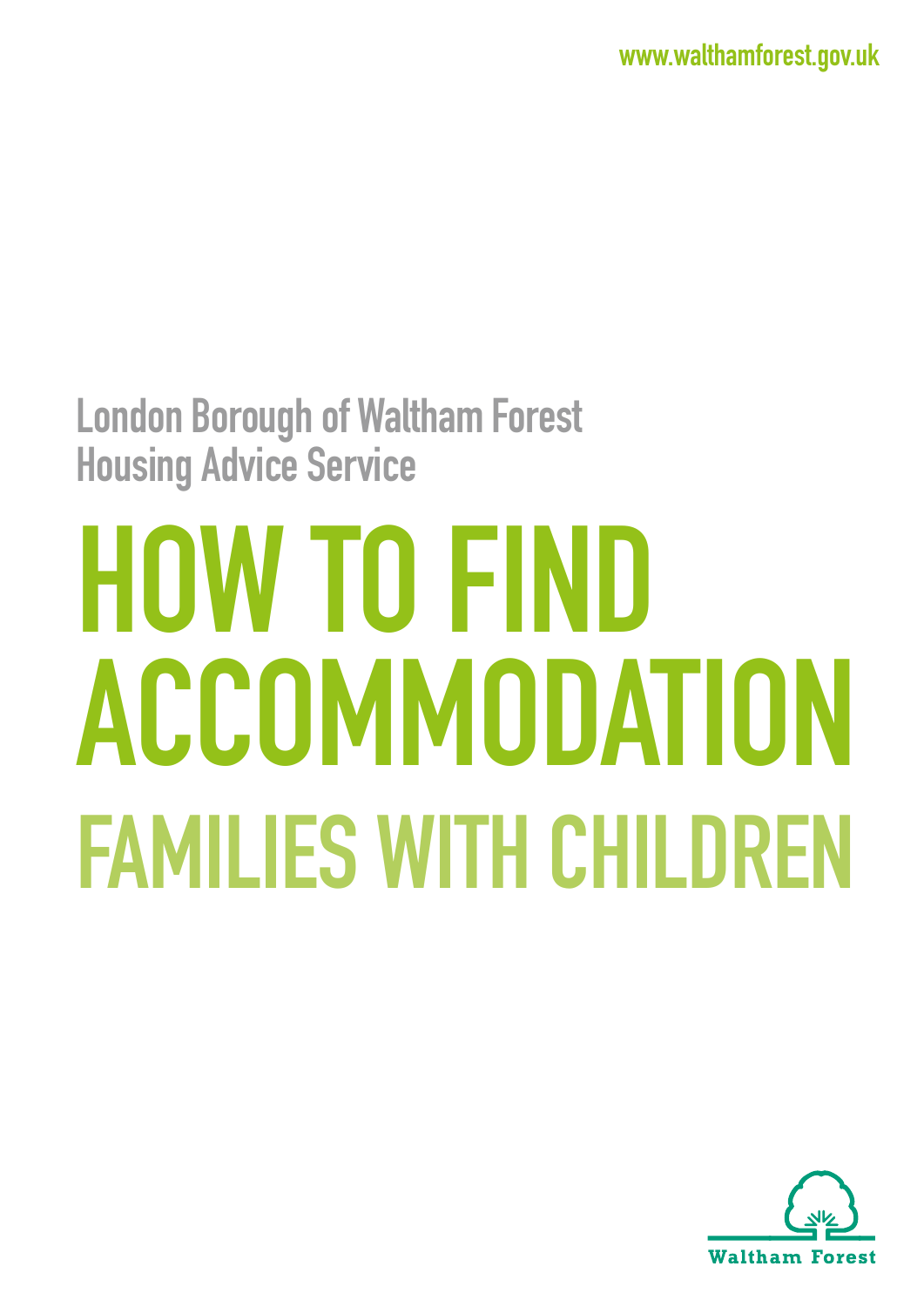Your best chance of finding somewhere to live in Waltham Forest or elsewhere is by renting a home from a private landlord or joining an affordable renting scheme. This pack contains advice on how to do this.

You may also choose to apply to the Council's housing register; there is information about this option in this pack as well.

# **1. Looking for rented accommodation**

#### **How much rent can you afford?**

If you or your partner are currently in receipt of Income Support, Jobseekers Allowance (income-based), Employment and Support Allowance (income-related), Pension Credit (guarantee credit) or Child Tax Credit you may be entitled to housing benefit. The maximum amount which can be paid is determined by the Local Housing Allowance (LHA). You can check the LHA for any property you are interested in at <https://lha-direct.voa.gov.uk/search.aspx>

If you are not in receipt of one of these benefits you will need to find out what contribution benefits could make towards your rent. The best way to do this is to use the online calculator at<http://www.entitledto.co.uk/>

Consider what your other expenses are, for example on food, heating, water, transport, phone, and how much extra you might be able to contribute towards your rent. There is a budget planning sheet at the back of this pack to help you do this.

Once you know how much rent you can afford, start your search.

To assist you in finding a property, we have compiled a list of useful websites. Please note this information was correct at the time of writing but may change over time. These are private companies and the Council does not endorse or recommend any private company.

Websites advertising rooms and homes to rent:

[www.zoopla.co.uk](http://www.zoopla.co.uk)

[www.rightmove.co.uk](http://www.rightmove.co.uk)

[www.fish4.co.uk/lettings](http://www.fish4.co.uk/lettings)

[www.houseladder.co.uk](http://www.houseladder.co.uk)

[www.moveflat.com](http://www.moveflat.com)

[www.froglet.com](http://www.froglet.com)

[www.intolondon.com](http://www.intolondon.com)

[www.findaproperty.co.uk](http://www.findaproperty.co.uk)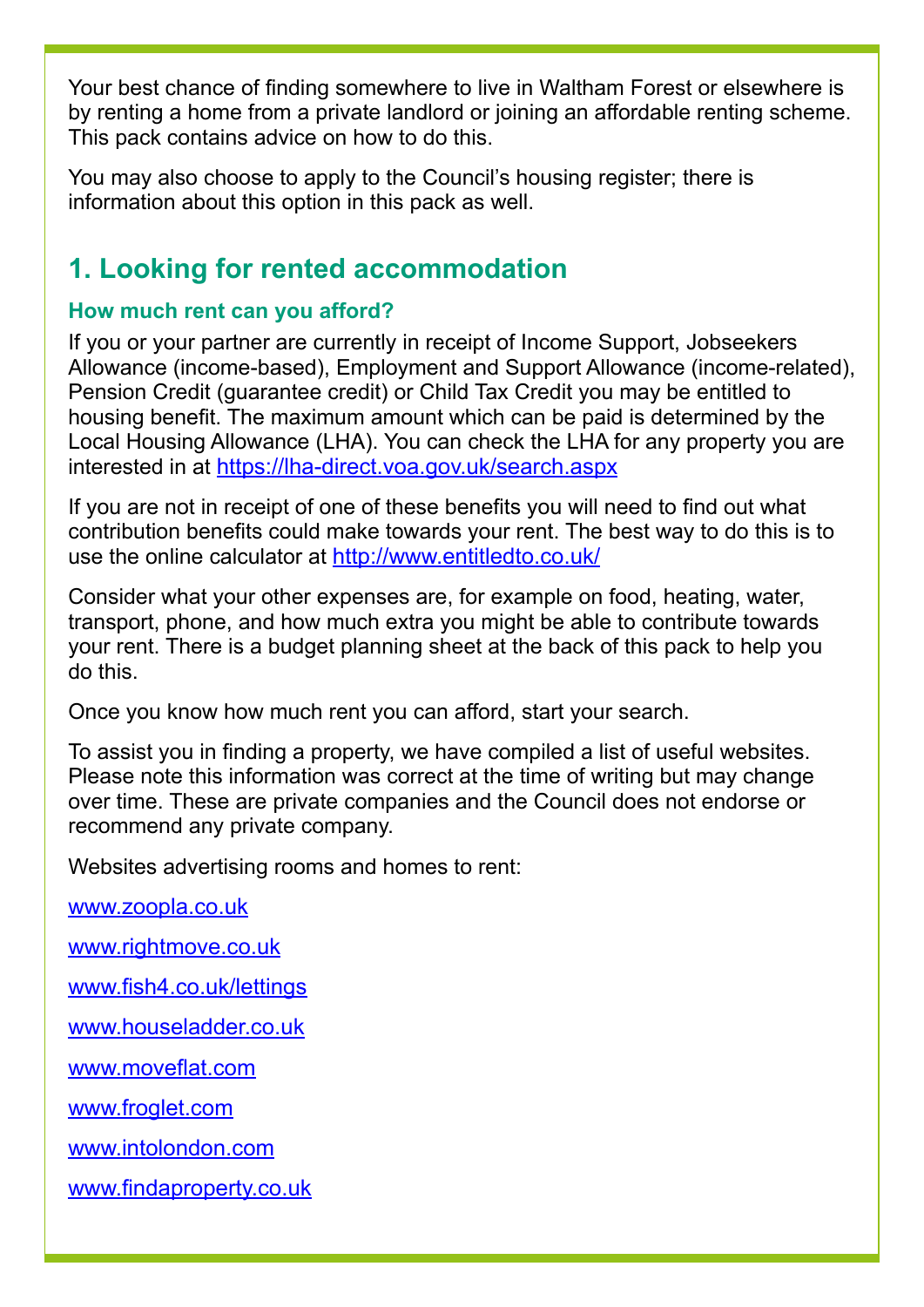[www.hbaccepted.co.uk](http://www.hbaccepted.co.uk)

[www.primelocation.com](http://www.primelocation.com)

[www.easyroommate.com](http://www.easyroommate.com)

[www.net-lettings.co.uk](http://www.net-lettings.co.uk)

[www.aroomtolet.co.uk](http://www.aroomtolet.co.uk)

[www.reallymoving.com](http://www.reallymoving.com)

[www.londonhomelet.com](http://www.londonhomelet.com)

[www.spareroom.co.uk](http://www.spareroom.co.uk)

[www.simple2rent.co.uk](http://www.simple2rent.co.uk)

[www.thepropertycompany.co.uk](http://www.thepropertycompany.co.uk)

[www.rent-let.vivastreet.co.uk](http://www.rent-let.vivastreet.co.uk)

[www.dsslondon.co.uk](http://www.dsslondon.co.uk)

[www.flatmateclick.co.uk](http://www.flatmateclick.co.uk)

[www.roombuddies.com](http://www.roombuddies.com)

[www.roomster.com](http://www.roomster.com)

[www.flatsharedirect.com](http://www.flatsharedirect.com)

[www.aroomtolet.co.uk](http://www.aroomtolet.co.uk)

[www.zapmeta.com](http://www.zapmeta.com)

[www.u-room.com](http://www.u-room.com)

[www.housing-help.co.uk](http://www.housing-help.co.uk)

[www.tenantstips.co.uk](http://www.tenantstips.co.uk)

[www.housingbenefitlandlords.co.uk](http://www.housingbenefitlandlords.co.uk)

[www.propertyfinder.com](http://www.propertyfinder.com)

[www.vebra.com](http://www.vebra.com)

Other places to look include:

- **•** Noticeboards in supermarkets, small shops, newsagents, and libraries.
- **•** Facebook, Twitter, or other social media.
- **•** Asking friends or family to ask people they know or work with if they or anyone else they know is willing to rent a room out.
- **•** Local newspapers every week. Copies of the local free and paid for newspapers are available for you to read at local libraries.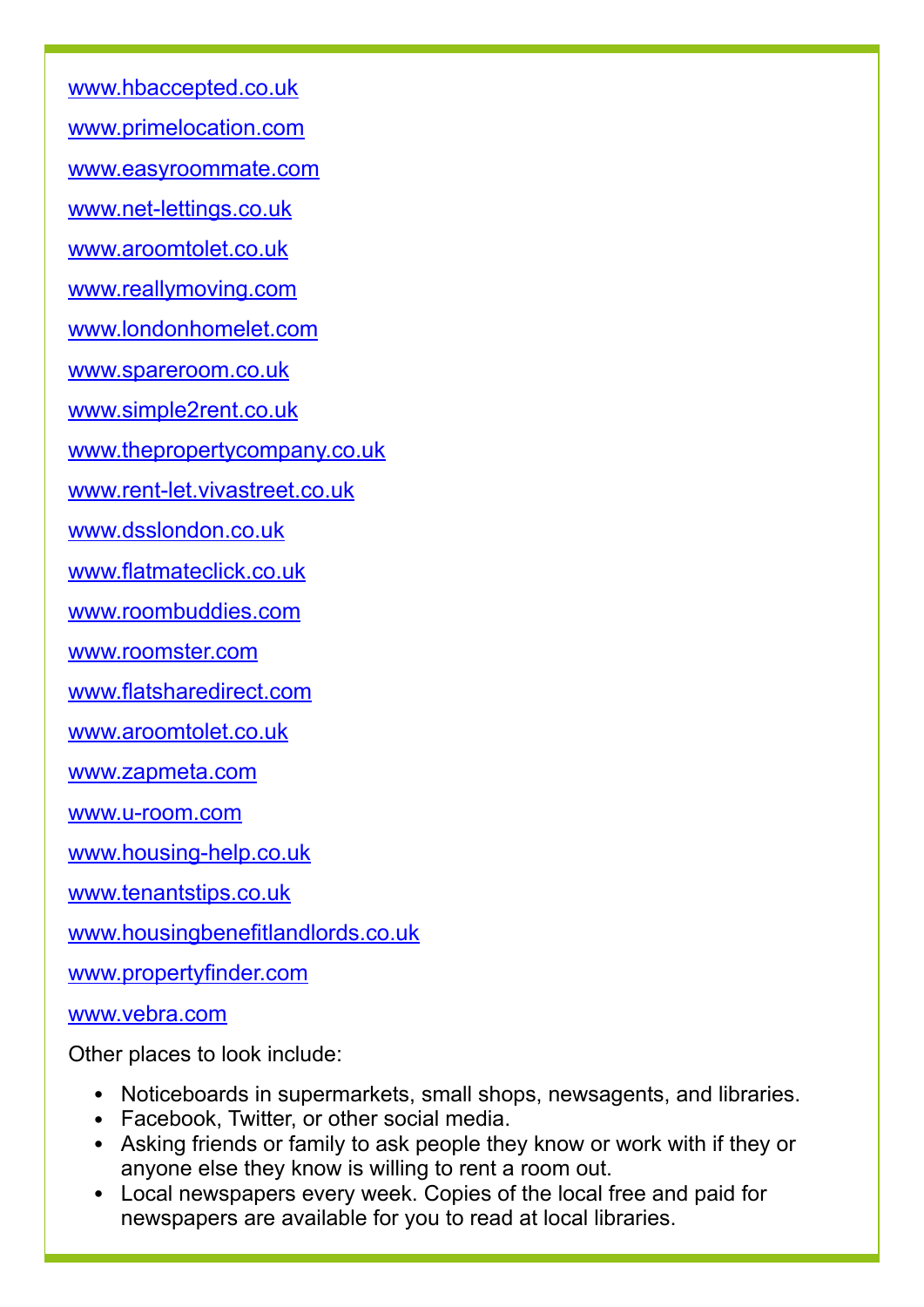# **2. Viewing a property**

Once you have found a suitable property, contact the landlord to see if it is still available and arrange a viewing.

When you are visiting properties it is important to stay safe. Take a friend with you or tell someone where you are going and ask them to call you at an agreed time.

When you view a property there are a number of questions you should ask:

- **•** How much is the rent?
- **•** Is rent paid weekly or monthly?
- **•** How much is the deposit?
- **•** Are any rooms shared with other tenants/people not in my household?
- **•** Does the rent include gas/electricity or water rates?
- **•** Where are the meters located?
- **•** What furniture is provided?
- Is there a washing machine?
- **•** Is there kitchen equipment?
- **•** Can I use the garden?
- **•** Who is the landlord or letting agent?
- **•** How will I contact them?
- **•** Are there any sign up fees?

Make sure you ask about anything that is unclear, it is much easier to sort things out before you sign the tenancy. The Council may be able to assist you with your first month's rent and deposit, depending on your circumstances, and your caseworker can assist you to apply for a discretionary housing payment (DHP), Social Fund loan and/or Credit Union loan.

You should watch out for scams. Be clear who you are giving money to and why.

If your landlord asks for a deposit you should check that it will be protected in a government approved scheme. You should also agree an inventory of the property, including fixtures and fittings. It is a good idea to take pictures of the property as well. This can help settle any disputes about your deposit.

Make sure you receive a written tenancy agreement and read it through carefully. Most tenancies are Assured Shorthold Tenancies lasting for 6 months, if both landlord and tenant are happy they are generally renewed after the 6 month period. The tenancy should make clear who your landlord is and provide a contact address for them. You should also have a contact number for the landlord or agent that you can use in case of an emergency.

The landlord or letting agent is likely to have some questions they would like you to answer. Landlords and agents will want to confirm your identity, immigration status, credit history and possibly employment status.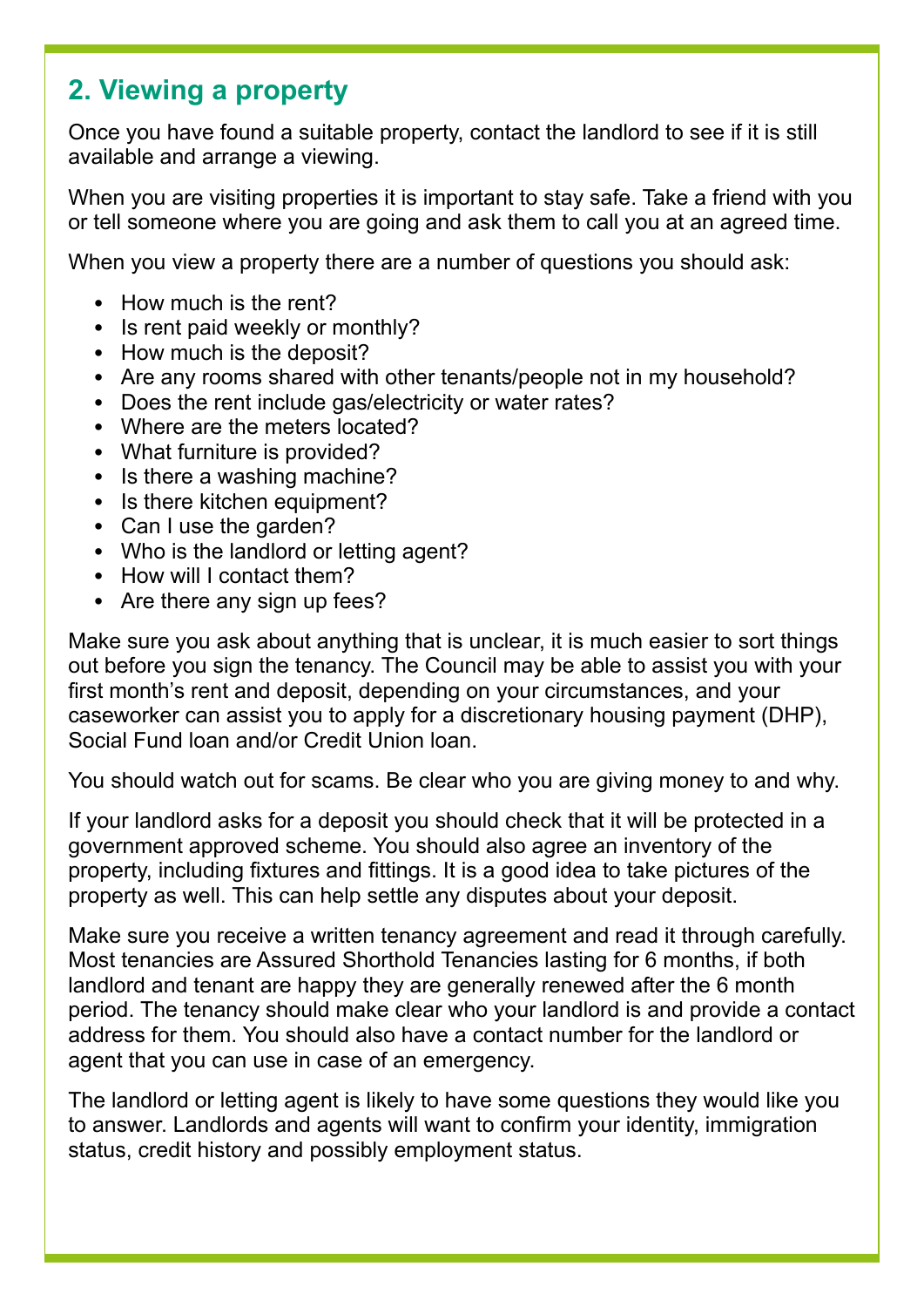## **3. Moving out of London**

If you have looked into renting in Waltham Forest or other areas of London and have decided that you can't afford the rents, you may be considering a move out of London to an area where rents are lower.

You might like to use this interactive webpage from the BBC to get an idea of areas you can afford to rent. <http://www.bbc.co.uk/news/business-23234033>

If you are claiming housing benefit you will need to find out the Local Housing Allowance (LHA) Rate for the areas that you are considering. This can be found online at <https://lha-direct.voa.gov.uk/search.aspx>

Moving a long way away can be a daunting prospect. However there are some landlords who specialise in helping people relocating to different parts on the countries. One such company is AMPR. They have properties available across the North East of England and offer a relocation service to assist you.

To find out more visit<http://www.amrp.co.uk/>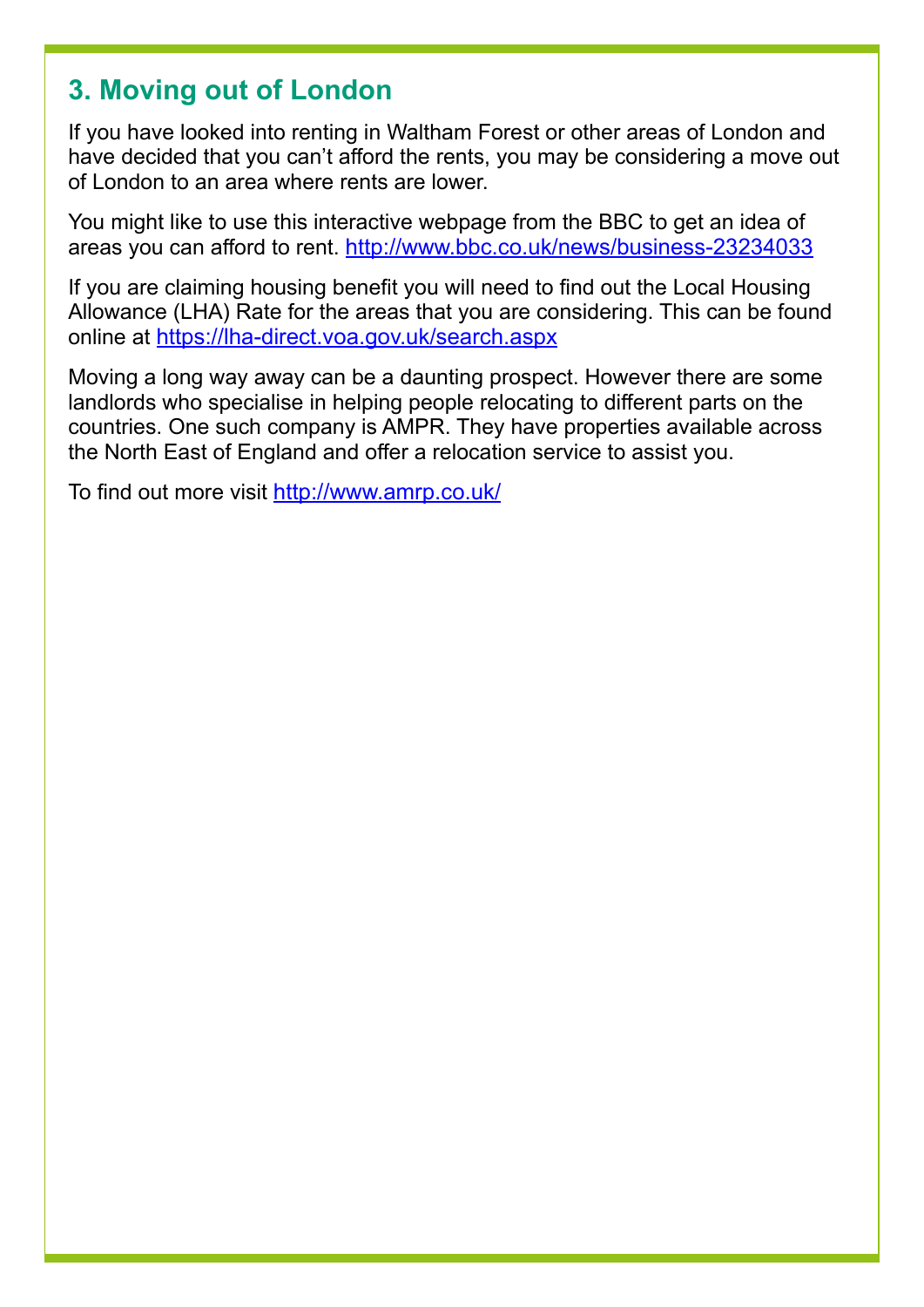# **4. Affordable rent and ownership schemes**

#### **Affordable rent**

Intermediate rent offers you the opportunity to rent a brand new or refurbished home, or a home that is being let at less than the market rate.

The rent is subsidised, normally approximately 20% lower than privately rented homes in the same area.

As well as being more affordable, you have the assurance that your home is built, managed and let by a Registered Housing Provider.

Intermediate rented homes are usually let on an Assured Shorthold Tenancy for 6 months, similar to privately rented homes. You may have the opportunity to rent a home for longer. To search for available properties please visit <https://www.sharetobuy.com>. You will need to register on the site first and then look for affordable rents by setting the search filter to 'rental'.

#### **Rent to save**

With Rent to Save you have the opportunity to rent a newly built home on an Intermediate Rent. This allows you to rent a home at a rate which is subsidised at approximately 20% lower than you would expect to pay for a similar home on the open market. You can do this for up to five years with the option to buy the home you are renting through Shared Ownership when you are ready. Terms and incentives may vary by development. For more information visit <https://www.sharetobuy.com/firststeps/youroptions/rent-to-save>

#### **Shared ownership**

If you are working and have some money you could use for a deposit you could consider shared ownership. This is sometimes called 'part buy-part rent'.

Shared ownership means you can buy a 25–75% share of your home from a Housing Association. You then pay rent on the remainder. This means that you can take your first step towards home ownership without needing a large deposit. You have the option to buy more shares, up to 100 per cent, when you can afford to. For a list of all the shared ownership schemes in Waltham Forest please visit <https://www.walthamforest.gov.uk/content/affordable-home-ownership>

#### **Help to Buy**

Alternatively if you are able to raise a 5% deposit towards a property that you would like to purchase you could consider the Help to Buy Scheme. The Help to Buy scheme is an equity loan provided by the Government. They lend up to 40% of the cost of your new build home. You will need to obtain a mortgage for a least 55% of the value of the property. You will be charged no interest on the equity loan for the first five years. For more information please visit [https://www.helptobuy.gov.uk/](https://www.helptobuy.gov.uk)